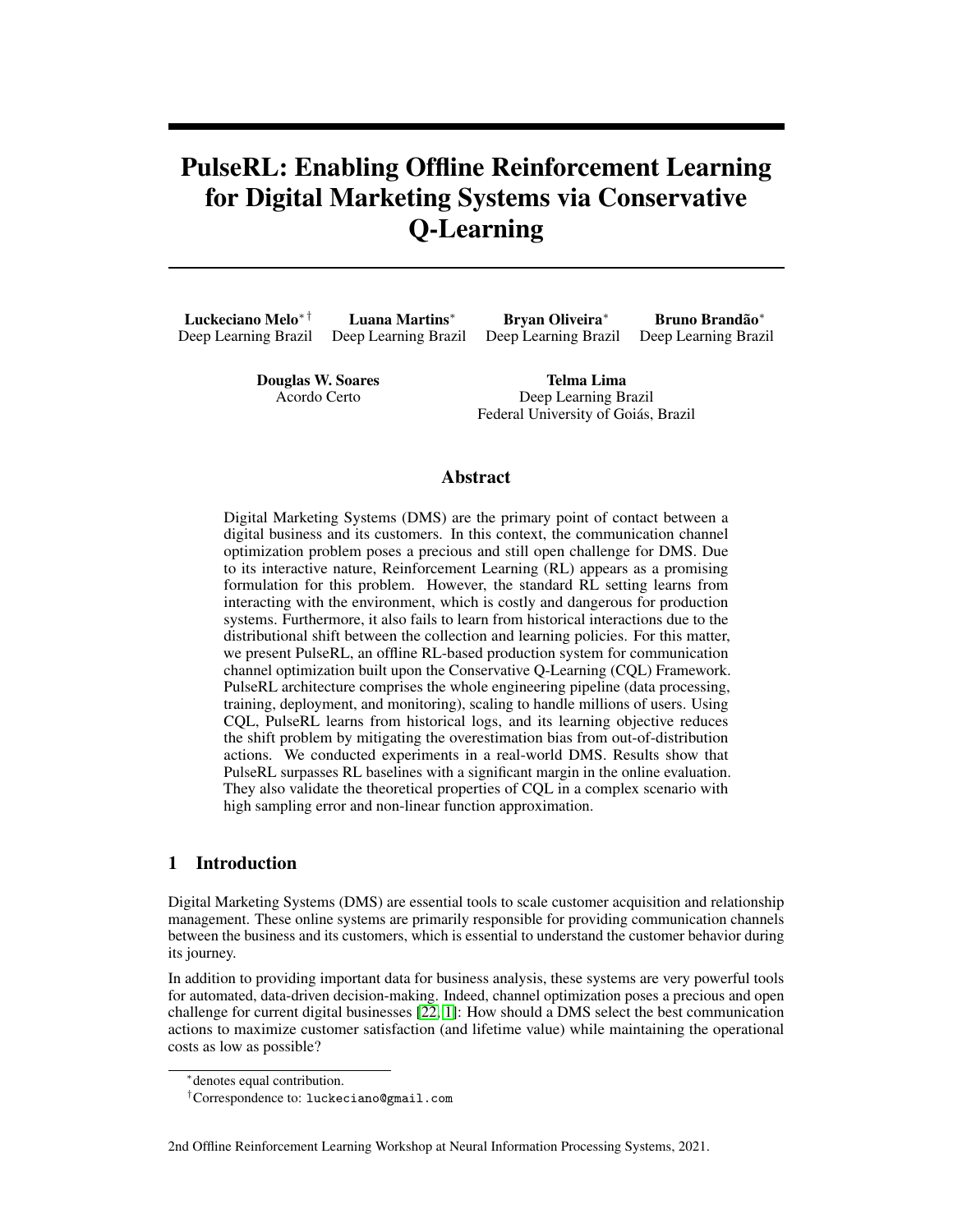Given this context of sequential decision making, Reinforcement Learning (RL) appears as a promising problem formulation for channel optimization in Digital Marketing Systems. Nevertheless, the standard RL training setting is very costly in high-dimensional problems since the agent must explore actions to build its dataset. Furthermore, the action-reward cycles can take days to happen in a DMS, which results in a very long time to build a complete customer trajectory. These challenges make the application of RL in production systems unfeasible for various business scenarios.

In this work, we present PulseRL, an alternative for the standard RL setting in Digital Marketing Systems which enables offline training techniques. In Offline Reinforcement Learning [\[34,](#page-10-0) [33,](#page-10-1) [12\]](#page-9-1), the agent is trained by using historical interactions from previous system versions (i.e., other policies) without any online interaction prior to the deployment. Although this scenario imposes many algorithmic challenges [\[16\]](#page-9-2), we mitigate them by building a channel optimization agent upon the pessimistic principle [\[4\]](#page-8-1) using Conservative Q-Learning (CQL) [\[15\]](#page-9-3), which reduces the effect of the distributional shift between the dataset and the learned policy.

We conducted comparison experiments in a real-world, production Digital Marketing System with millions of users. They showed that PulseRL stabilizes offline RL at scale and surpasses the performance of other agents based on standard RL algorithms or Imitation Learning by a significant margin. Therefore, our method poses a powerful solution for enabling RL in production systems, especially for DMS. We also released a new dataset to ensure reproducibility and as another contribution to the research community.

# 2 Related Work

Reinforcement Learning has been used in various areas that the Customer Relationship Management (CRM) problem contains regarding customer interactions [\[6,](#page-8-2) [14,](#page-9-4) [31,](#page-10-2) [29\]](#page-10-3). A common use of RL in CRM is in recommender systems, where an algorithm attempts to optimize which products or services will extract a positive response from the user [\[31,](#page-10-2) [29,](#page-10-3) [23,](#page-9-5) [24\]](#page-10-4). Though recommendations can fall under marketing systems, our approach focuses more on when to contact users to improve conversion rates. More specifically, we apply our work to the debt collection problem, analogous to a marketing system. To formulate it as a sequential problem, we rely on Markov Decision Processes (MDPs), which are the mathematical formulation of RL and focus on the sequential nature of customer interactions [\[21,](#page-9-6) [11,](#page-9-7) [17,](#page-9-8) [2,](#page-8-3) [18\]](#page-9-9).

The use of RL in this problem is by no means a novel idea. Both [Abe et al.](#page-8-3) and [Miller et al.](#page-9-9) use Q-Learning with advantage updates to solve an MDP and improve tax collection. In these previous studies [\[17,](#page-9-8) [2,](#page-8-3) [18\]](#page-9-9), the dimensionality of the problem becomes a pressing issue given the large amount of information available regarding the debtor and the debt itself. [Abe et al.](#page-8-3) describe how the "feature space" is large enough to require function approximation and uses linear regression. In our case, we used neural networks with non-linearities as function approximators to deal with the large feature space.

The work that is closest to ours is from [Geer et al..](#page-9-10) Their work attempts to estimate the probability of debt repayment to decide whether or not to notify the debtor. The decision of notifying by phone call is much close to ours, of a text message. [Geer et al.](#page-9-10) had access to information regarding both the debtor and the debt itself. They assembled their features in two sections, a debtor specific, with more established information, such as income and amount owed, and a historical section regarding how long ago was the last payment and the last notification [\[10\]](#page-9-10). This specific way of compiling the features is noteworthy as it allows for historical information to be compressed and considered at every step. The main difference between [Geer et al.'](#page-9-10)s work and ours is that they directly computed probabilities and decided by looking a single step ahead, whilst ours uses RL trained with entire sequences of user interactions.

Lastly, our work has a particular focus on Offline RL. A large body of recent work developed theoretical understanding and algorithmic improvements [\[4,](#page-8-1) [12,](#page-9-1) [33,](#page-10-1) [34\]](#page-10-0), but they performed empirical validation in toy problems or controlled benchmarks that steer away from production systems. On the other side, real-world applications of Offline RL typically rely on myopic methods such as contextual bandits [\[27,](#page-10-5) [7\]](#page-8-4) or focus only on the off-policy evaluation aspect [\[30,](#page-10-6) [28\]](#page-10-7), not on the complete Offline RL training. Our work merges both worlds by enabling the recent CQL algorithm in a real-world application.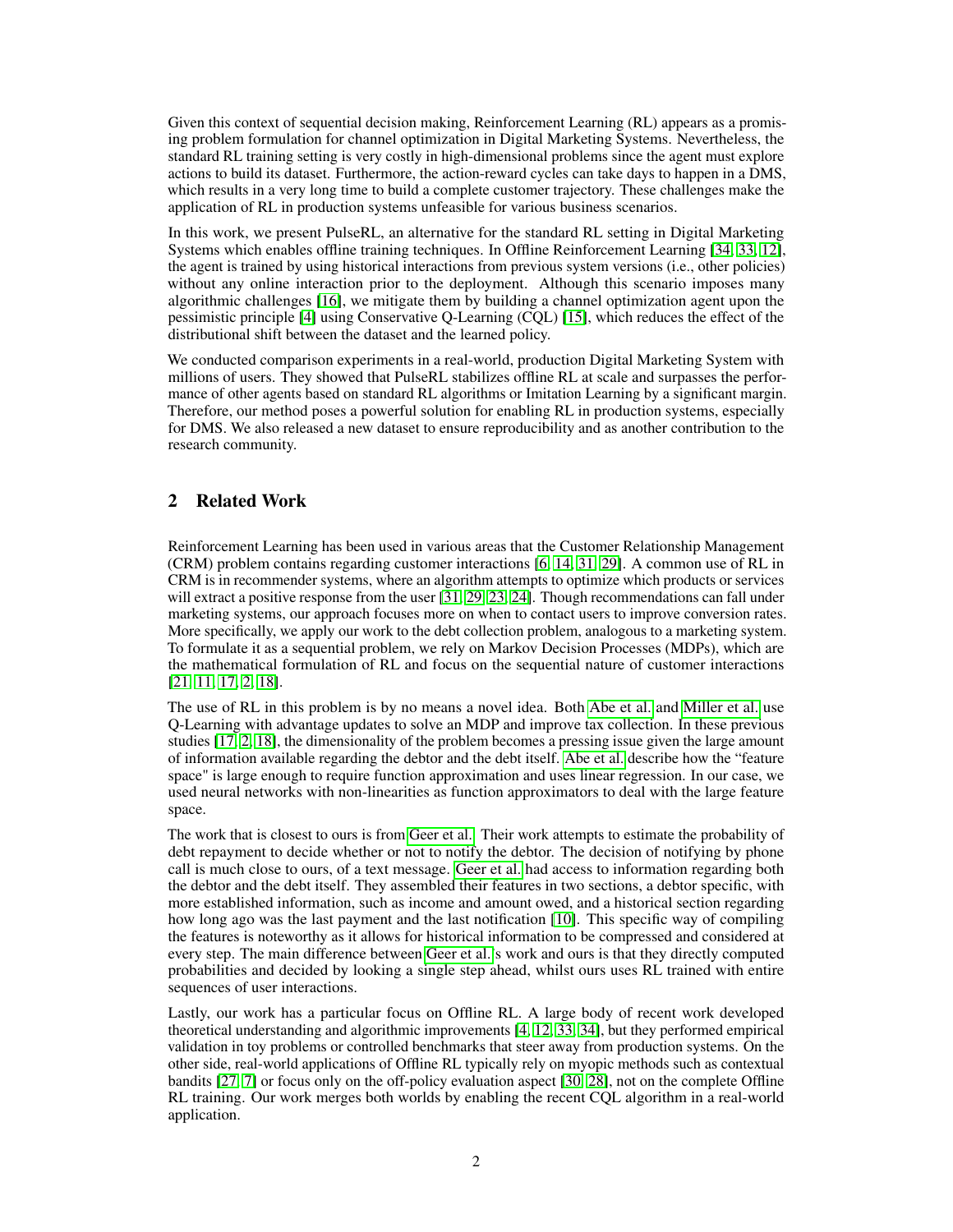# 3 Preliminaries

In this section, we introduce the notation and formalize the idea of Offline Reinforcement Learning for debt notification in Digital Marketing Systems. We also formalize the Conservative Q-Learning algorithm under the Pessimism Framework.

### 3.1 Offline Reinforcement Learning

The RL problem formulation is formalized as a Markov Decision Process (MDP)  $\mathcal{M}$  [\[26\]](#page-10-8). In an MDP, an *agent* is whatever form that makes decisions; at a time step  $t$ , it receives from the environment *state*  $s \in S$  and chooses from a finite set of *actions*  $a \in A$  by following a policy  $\pi$ . The environment changes, following a dynamics  $T : S \times S \times A \rightarrow [0, \infty)$ , representing the probability density of the next state. Finally, the environment sends a feedback *reward*  $r : \mathcal{S} \times \mathcal{A} \to [-R_{max}, R_{max}]$ . The ultimate objective of an RL agent is to maximize the cumulative reward, i.e.,  $\max \mathbb{E}[\sum_{t=0}^{T} \gamma^t r(s, a)]$ , where  $\gamma$  is a discount factor to account for delayed rewards.

In the offline setting, we train the agent by using a fixed dataset  $\mathcal{D} = \{(\mathbf{s}, \mathbf{a}, r, \mathbf{s}')\}$  of historical transitions from a collection policy  $\pi_c$  (or a diverse set of policies), inducing an empirical MDP  $\overline{\mathcal{M}}$ . This is different from the standard RL training where we sample direct interactions between the agent and the environment. There are no guarantees of policy optimality for the real MDP  $\mathcal M$  in the offline scenario [\[5,](#page-8-5) [13\]](#page-9-11). Therefore, the goal is to find the best possible policy given the constraint of the fixed dataset [\[34\]](#page-10-0).

### 3.2 Conservative Q-Learning and the Pessimism Principle

Standard value-based, off-policy RL algorithm often leads to poor performance in the offline setting. Firstly, they tend to overfit the fixed datasets [\[8\]](#page-8-6). Secondly, they also fail to bootstrap out-ofdistribution actions [\[9\]](#page-8-7) due to the distribution shift between the collection and training policies. These methods express these failures by overestimating the value function, being too "optimistic" [\[15\]](#page-9-3). Therefore, we need algorithms that can follow the *pessimism principle* [\[4\]](#page-8-1): we should choose the policy which acts optimally (given the dataset constraint) in the worst-case scenario.

Conservative Q-Learning (CQL) implements this principle by learning a conservative Q-function such that the expected value of a policy under this Q-function is lower-bounded. The learning process incorporates this lower bound with mathematical improvement guarantees. Next, we will show the optimization targets from CQL and present the theoretical guarantees regarding this conservatism property during evaluation and training.

Policy Evaluation: For evaluation, CQL trains the Q-function by performing the iterative process in Equation [1:](#page-2-0)

<span id="page-2-0"></span>
$$
\hat{\mathcal{Q}}_{t+1} \leftarrow \underset{\mathcal{Q}}{\arg\min} \, \alpha \cdot \mathbb{E}_{\mathbf{s} \sim \mathcal{D}, \mathbf{a} \sim \mu(\mathbf{a}|\mathbf{s})} [\mathcal{Q}(\mathbf{s}, \mathbf{a})] + \frac{1}{2} \mathbb{E}_{\mathbf{s}, \mathbf{a}, \mathbf{s}' \sim \mathcal{D}} \Big[ \big(\mathcal{Q}(\mathbf{s}, \mathbf{a}) - \hat{\mathcal{B}}^{\pi} \hat{\mathcal{Q}}_{t}(\mathbf{s}, \mathbf{a})\big)^{2} \Big] - \alpha \cdot \mathbb{E}_{\mathbf{s} \sim \mathcal{D}, \mathbf{a} \sim \hat{\pi}_{c}(\mathbf{a}|\mathbf{s})} [\mathcal{Q}(\mathbf{s}, \mathbf{a})], \tag{1}
$$

where Q is the Q-function,  $\alpha$  is a positive trade-off factor (hyperparameter),  $\mu(a \mid s)$  is a particular distribution of state-action pairs, and  $\hat{\mathcal{B}}^{\pi}$  is an empirical Bellman operator that only backs up a single sample. The first two terms of Equation [1](#page-2-0) are enough to ensure pessimism [\[15\]](#page-9-3). Nevertheless, using them solely as optimization targets would result in a point-wise lower-bounded Q-function, causing higher under-estimation. Instead, the additional term to maximize Q-value under the data distribution will tighten this bound while still ensuring the lower bound only in the expectation of this Q-function. We refer to [\[15\]](#page-9-3) for the formal description of this lower bound, alongside the detailed assumptions and full proof.

**Policy Learning:** For learning, CQL chooses, at each iteration, the  $\mu(a \mid s)$  to approximate the policy that maximizes the current Q-function. A particular and convenient choice of learning target also adds a regularizer function  $\mathcal{R}(\mu)$ , as shown in Equation [2:](#page-3-0)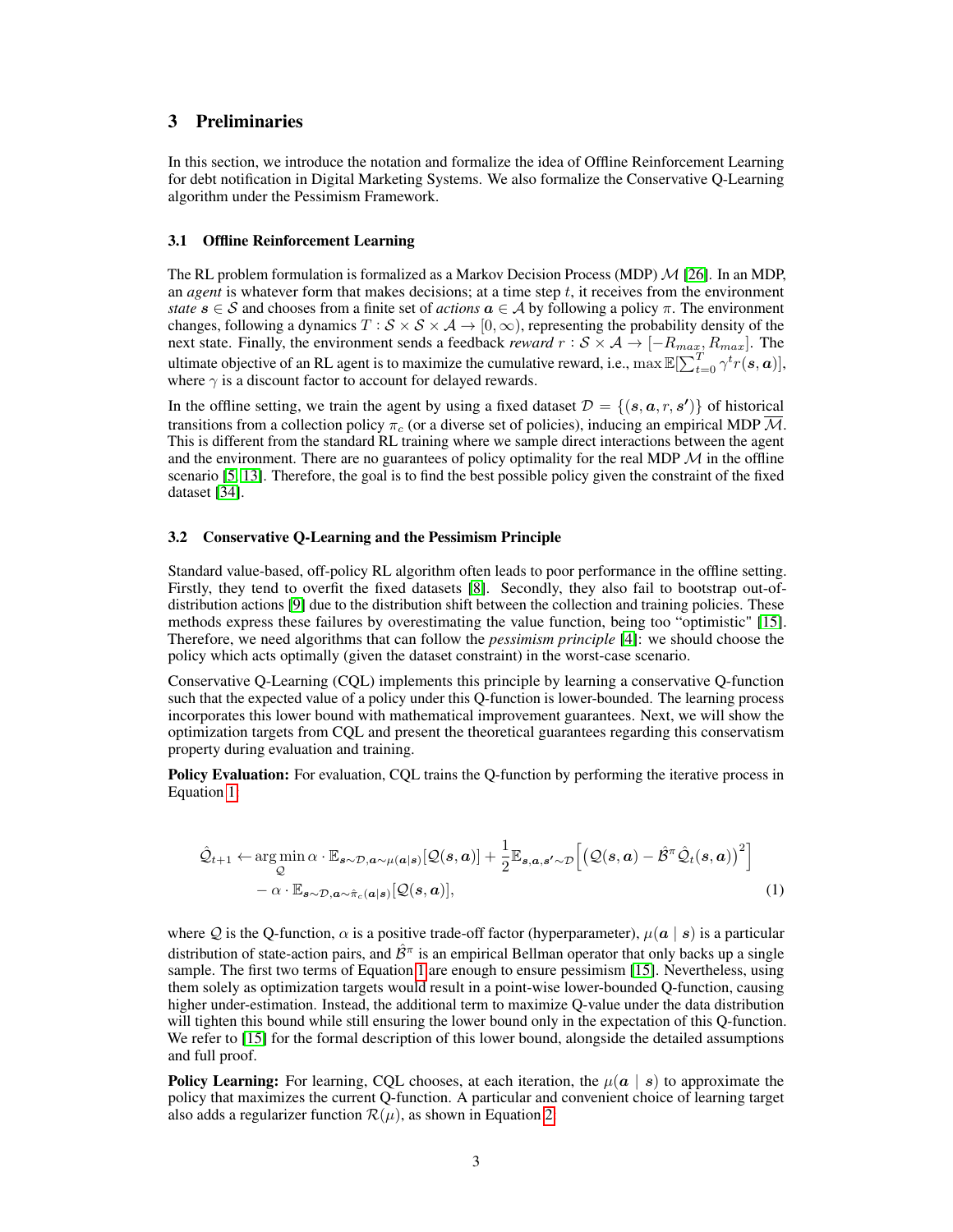$$
\min_{\mathcal{Q}} \max_{\mu} \alpha \cdot \mathbb{E}_{\mathbf{s} \sim \mathcal{D}, \mathbf{a} \sim \mu(\mathbf{a}|\mathbf{s})} [\mathcal{Q}(\mathbf{s}, \mathbf{a})] + \frac{1}{2} \mathbb{E}_{\mathbf{s}, \mathbf{a}, \mathbf{s}' \sim \mathcal{D}} \Big[ \big( \mathcal{Q}(\mathbf{s}, \mathbf{a}) - \hat{\mathcal{B}}^{\pi} \hat{\mathcal{Q}}_{t}(\mathbf{s}, \mathbf{a}) \big)^{2} \Big] - \alpha \cdot \mathbb{E}_{\mathbf{s} \sim \mathcal{D}, \mathbf{a} \sim \hat{\pi}_{c}(\mathbf{a}|\mathbf{s})} [\mathcal{Q}(\mathbf{s}, \mathbf{a})] + \mathcal{R}(\mu). \tag{2}
$$

If we select  $\mathcal{R}(\mu) = -D_{KL}(\mu \|\rho)$ , where  $\rho(a \mid s)$  is a prior distribution, we can derive that  $\mu(a \mid s) \propto \rho(a \mid s) \cdot \exp(Q(s, a))$ . Furthermore, if we set  $\rho = \mathcal{U}(a)$ , Equation [2](#page-3-0) simplifies to Equation [3:](#page-3-1)

<span id="page-3-1"></span><span id="page-3-0"></span>
$$
\min_{\mathcal{Q}} \alpha \mathbb{E}_{s \sim \mathcal{D}} \left[ \log \sum_{a} \exp(\mathcal{Q}(s, a)) - \mathbb{E}_{s \sim \mathcal{D}, a \sim \hat{\pi}_c(a|s)}[\mathcal{Q}(s, a)] \right] + \frac{1}{2} \mathbb{E}_{s, a, s' \sim \mathcal{D}} \left[ \left( \mathcal{Q}(s, a) - \hat{\mathcal{B}}^{\pi} \hat{\mathcal{Q}}_t(s, a) \right)^2 \right].
$$
\n(3)

With this particular choice of optimization target, we can show that CQL learns lower-bounded policy values at each iteration (assuming that the policy changes slowly). We can also derive nice properties regarding the learning updates, such as "gap-expandability" (which helps mitigate action distributional shift) and safe policy improvement guarantees. For detailed explanations, we refer to [\[15\]](#page-9-3).

### 4 PulseRL: Formulation and Architecture

In this section, we present PulseRL's MDP formulation along with its central system components, including data processing, offline pre-training, online fine-tuning, inference, and monitoring pipelines. PulseRL provides the necessary tooling to evaluate the properties of the CQL framework in real-world production systems and at the scale of millions of users.

#### 4.1 MDP Formulation

In the Debt Notification problem, users' evaluation and activation happen daily. Figure [1](#page-3-2) illustrates this interaction. At every iteration, we aggregate information about every user and debt along with situational data to generate an observation. From this, we extract meaningful features to estimate the state that will feed the agent. We describe the state space in the Appendix.

<span id="page-3-2"></span>

Figure 1: An illustration of how PulseRL works as an offline RL-based system. Firstly, it builds an offline dataset from (potentially unknown) collection policies  $\pi_c$ . Then, PulseRL trains its model by maximizing historical rewards using CQL training, resulting in the final policy  $\pi$ . Then, we deploy this agent to the production environment, and finally interacts with the real MDP.

Then, the agent chooses an action (activate each user or not). We send these decisions to the notification system, which will apply business constraints to them. These are internal "rules" that compose the environment dynamics. One rule example is: "the notification system shall not notify a user for two consecutive days.".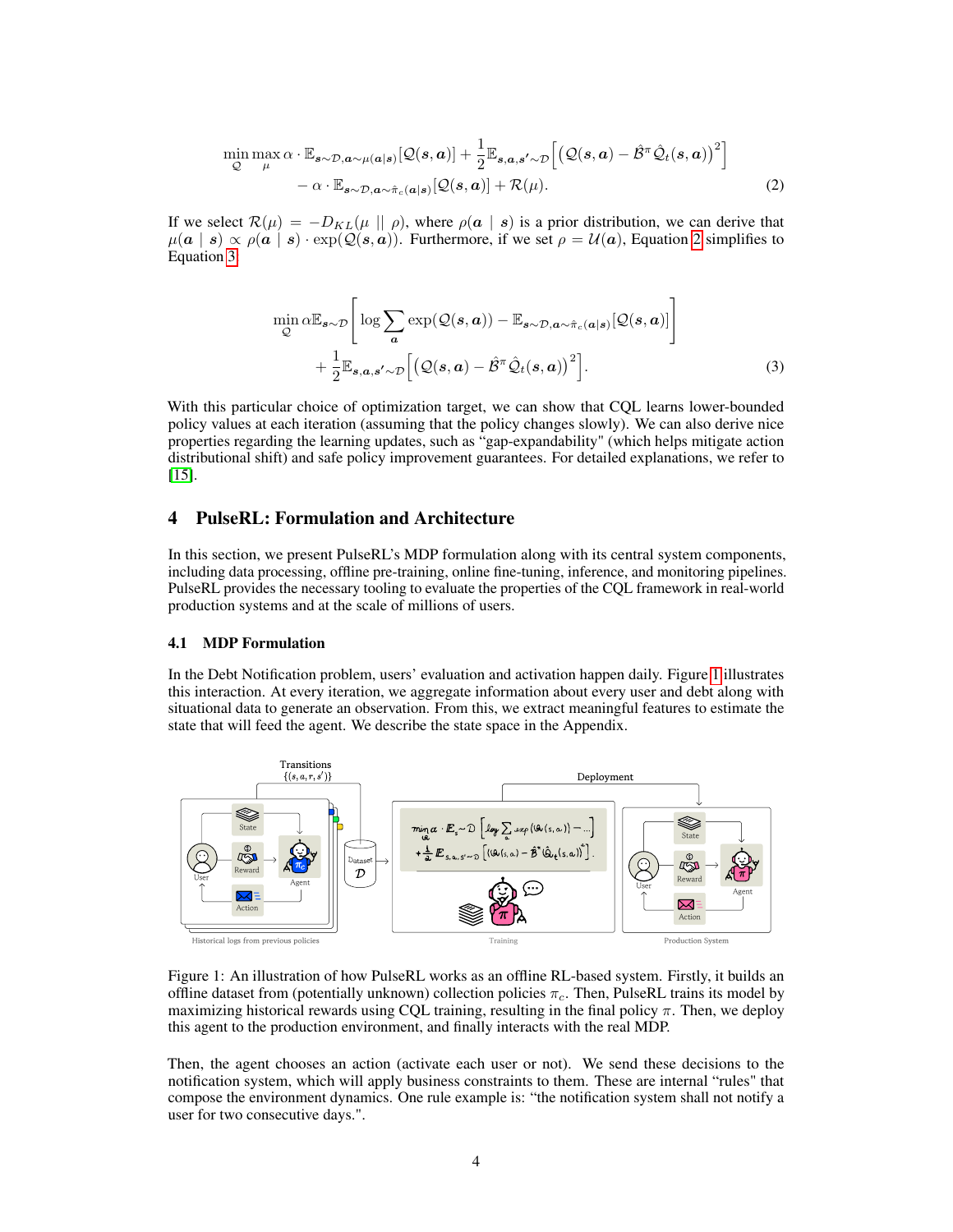We commit the daily transitions the next day. We use the user, debt, and situational data changes to compose the reward and next observation for each user. We describe the reward function and its business explanation in the Appendix. Finally, we aggregate this transition with the previous historical logs to build the offline dataset. The agent behind those logs can be any decision-making system (e.g., supervised learning models, previous RL agents, or even humans).

We use the offline dataset to train the PulseRL agent using COL. We generally pre-train the policies using Imitation Learning for other RL baselines, since starting with a random policy is unfeasible for the business scenario. We evaluate these models with offline metrics based on counterfactual estimations [\[7\]](#page-8-4).

As the last step, we deploy the model to production. In this stage, the system follows the same daily interaction cycles, creating a new version of the dataset of historical logs. We then fine-tune the agents using the RL algorithms. However, each algorithm will use the logs differently for this task. On-policy methods require logs from the current policy to perform updates, while off-policy allows small replay buffers. For offline methods, there are no restrictions and we fine-tune using larger buffers.

### 4.2 System Design

We set up the system as a scheduled pipeline, running jobs for database cleanup, user attribution, ETL, inference, and evaluation every day. We represent job tasks as a Luigi [\[3\]](#page-8-8) workflow. Luigi is a Python library that manages task execution by defining a dependency graph between tasks. It also makes sure that each task only runs once and, whenever possible, in parallel. In the remainder of this subsection, we describe each pipeline job separately. Figure [2](#page-5-0) illustrates the system pipeline.

Firstly, we store all the tables containing user information, debts, events, and reward logs in a data warehouse. Then, an ETL job processes these tables to generate the buffer of transitions. We define the tasks from this job by using the date as a parameter to avoid redundant preprocessing of the historical dataset every day. This way, Luigi can detect existing runs and preprocess only the new data. This parametrization enables parallel daily data processing, which is horizontally scalable and allows us to process long-term historical datasets in a few minutes.

Since we use Ray [\[20\]](#page-9-12) for distributed training, we need to convert the tabular data to a format Ray algorithms understand. Using SQL, we perform preprocessing operations like missing data filling, normalization, and aggregation on the data warehouse side. We create a Ray Dataset using the query results. Finally, we store it in a data lake. This step defines how the available data composes observations, subsequent observations, rewards, and actions - complete RL transitions. For that reason, different versions of this step may exist, which can be used by MDP versions as needed.

The training job uses data generated by the data engineering step directly from the data lake. After performing a training session, the pipeline saves a checkpoint and evaluates the model. Finally, we save all the generated artifacts to the data lake. This step may define different training algorithms and hyperparameters, including dataset versions from the previous step. We consider each version defined by this step as a candidate model for inference.

We select candidate models for inference after training and evaluation. At inference time, we generate observations using the same logic we use in the dataset generation step. The production models then decide whether to activate each debtor, writing results back to the data warehouse. The pipeline generates logs, charts, and metrics. A monitoring service uses them to compute model performance and business metrics. We monitor all steps of the pipeline closely to ensure all components are working as expected.

# 5 Experimental Results and Analysis

In this Section, we build an experimental setting to evaluate how much the nice properties regarding policy evaluation and training hold in a real-world scenario and at scale, despite sampling error and function approximation. We also establish a relationship between these properties and the practical consequences in the production system. In the experimentation, we used Acordo Certo Environment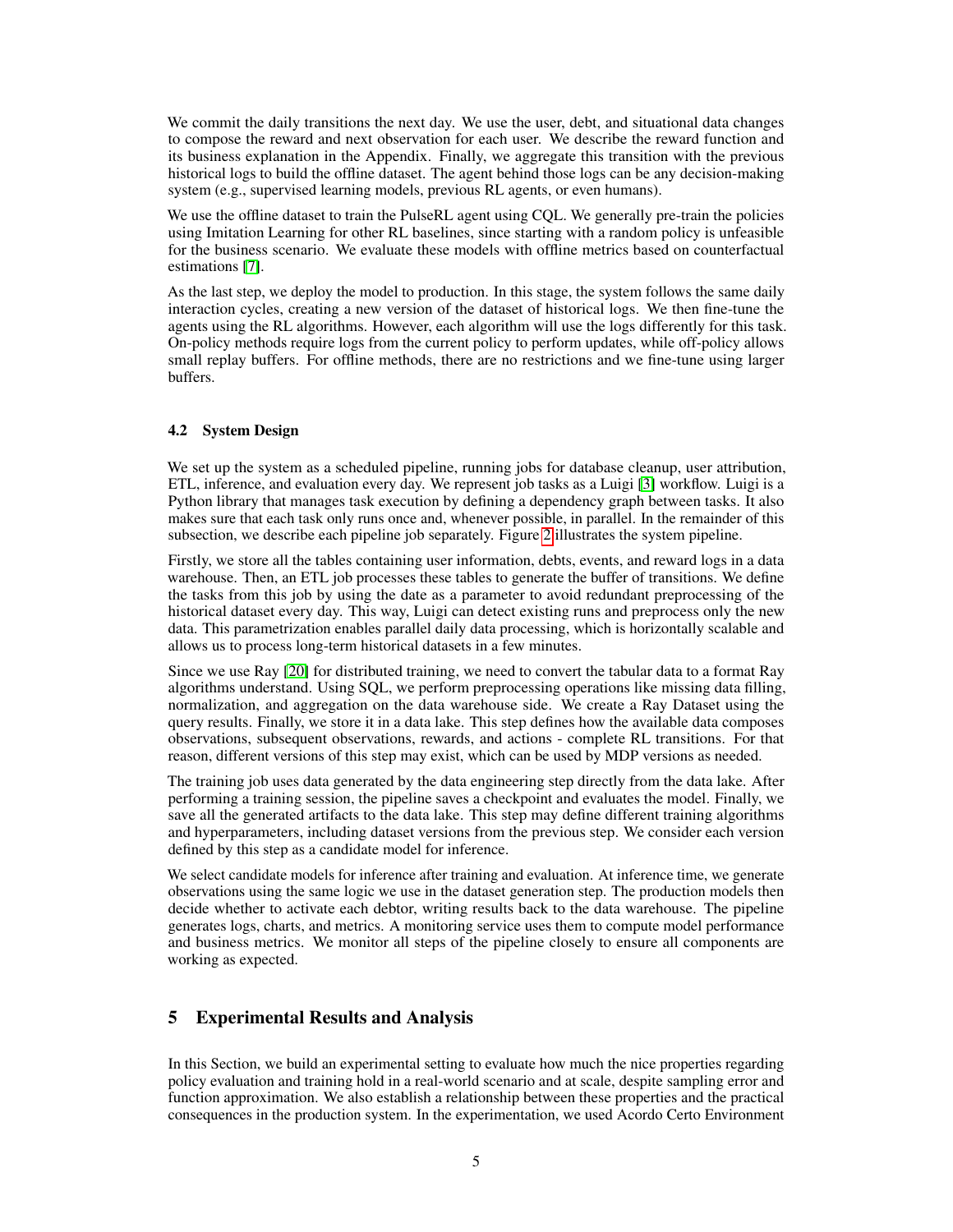<span id="page-5-0"></span>

Figure 2: Illustration of PulseRL's system pipeline. We compose it with different big data storage models, a data transformation engine, a task manager, and specialized microservices for training and inference, which ensures scalability for handling millions of users on a daily basis. It also provides version control for source code, dataset, MDP's and RL agents.

as the Digital Marketing System. We describe it in Appendix [A.](#page-11-0) We also released the source code for our experiments<sup>[3](#page-5-1)</sup>.

Dataset. We organized an experimental dataset carefully designed to not break any data privacy requirements from users nor partners. It has approximately 78 GB of compressed data in parquet files. We are releasing<sup>[4](#page-5-2)</sup> it entirely as another contribution from our work to foster research in DMS, especially for offline RL agents in production systems. We detail the dataset composition in the Appendix.

For the experimental setting, we used a subsample of this dataset, where we selected 500,000 users to make it balanced and reduce the sparsity of the reward signals. We also applied the data processing schedule described in the previous Section and released this other dataset<sup>[5](#page-5-3)</sup> to facilitate reproducibility.

Evaluation Metrics. We conducted both offline and online evaluations. We used offline evaluation for hyperparameter tuning and model selection. In this context, We computed off-policy estimators [\[7\]](#page-8-4): Importance Sampling (IS) and Direct Method (DM). We computed these metrics over a validation dataset of historical logs. We composed this dataset with 10,000 users randomly selected from the database.

We guided our model selection primarily by DM metric. IS metrics presented a considerable variance, mainly because the reward signals are significantly delayed and sparse in the context of the problem. DM metric was more stable and simpler to interpret, although biased. As future work, we consider designing a more robust offline evaluation method that presents less biased and variant estimations and a better correlation with online metrics.

<span id="page-5-4"></span>In terms of online metrics, we evaluated agents' performance on success rates. Given a business goal k, we computed the conversion rate on  $k$  by using Equation [4:](#page-5-4)

$$
conversion_k = \frac{\sum e_k}{n_{actions}},\tag{4}
$$

where  $\sum e_k$  and  $n_{actions}$  represent the sum of all events from a business goal k and the number of actions (notifications) executed by the agent, respectively. We considered two primary business goals:

<span id="page-5-1"></span><sup>3</sup> <https://github.com/dlb-rl/pulse-rl>

<span id="page-5-2"></span><sup>4</sup>Dataset link: <https://bit.ly/ac-dataset> ("raw" directory)

<span id="page-5-3"></span> $5$ Dataset for the experiments: <https://bit.ly/ac-dataset> ("processed" directory)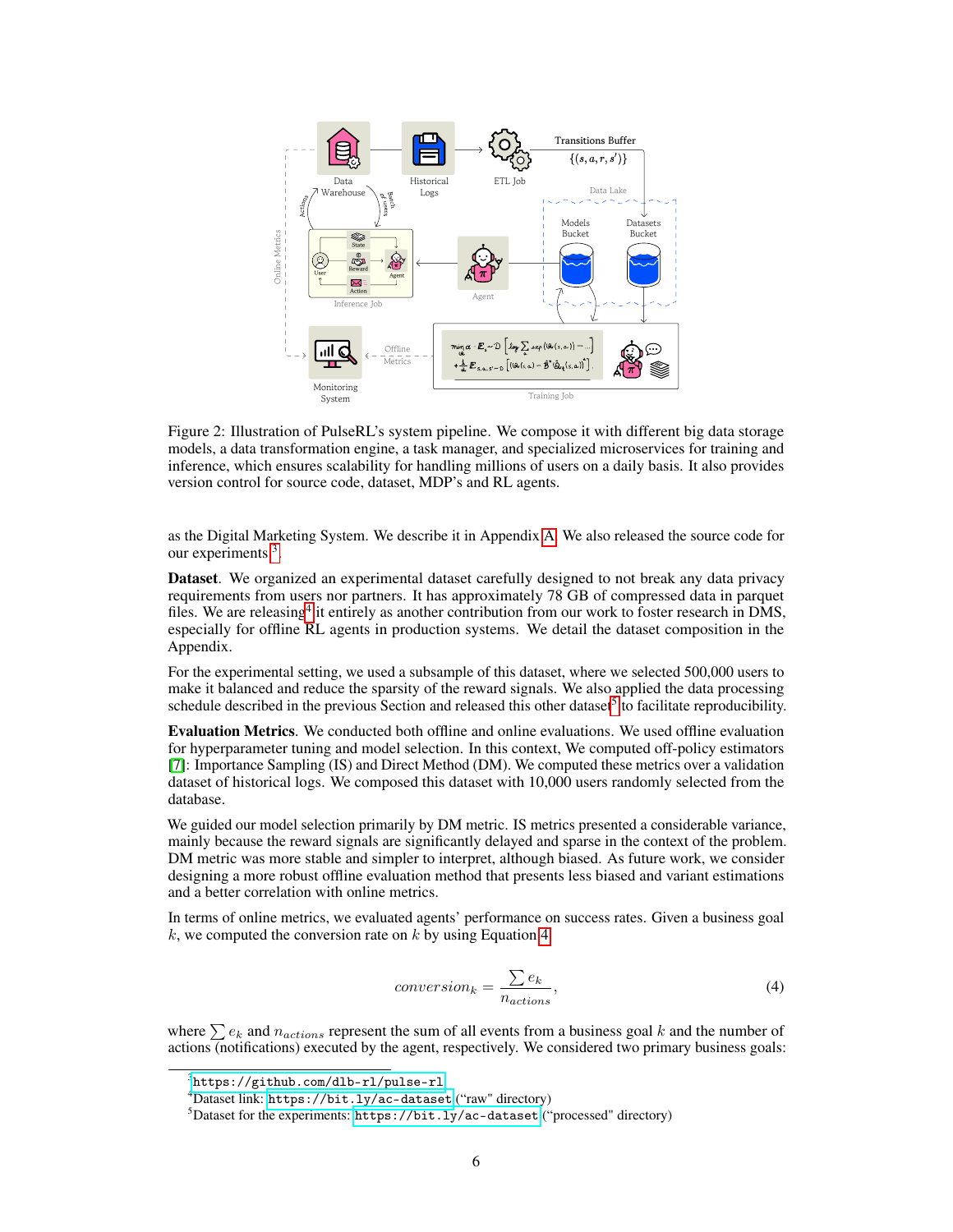<span id="page-6-0"></span>

Figure 3: Results from online evaluation in the production system.

signup (when the user registers in the platform) and agreement (when the user consolidates a debt negotiation).

We started online evaluation with around 8,000 users for each model in production. Since the CQLbased models proved to be less expensive than the others, we increased the number of users they evaluated to 20,000 users.

Baselines. We compared PulseRL with three representative baseline methods:

- BC. Behavioral Cloning (BC), derived from MARWIL [\[32\]](#page-10-9) implementation, aims to imitate the collected historical data's behavior policy.
- DQN. Deep Q-Network (DQN) [\[19\]](#page-9-13), an action-value method that learns and selects actions based on the estimated value of an action in a particular state.
- **PPO**. Proximal Policy Optimization (PPO) [\[25\]](#page-10-10), a policy gradient method where the goal is to learn a policy that can select actions without consulting the value function directly.

Start learning from random actions is very costly at scale. Therefore, both DQN and PPO agents deployed to production were pre-trained using the BC method. With this, they start closer to the behavior policy and thus mitigate activation cost and learning time issues.

### 5.1 Results and Analysis

As part of our empirical validation, we analyzed the following questions:

- How does PulseRL perform in comparison with online RL algorithms in a production system? – This question validates our hypothesis that offline RL is a better alternative than standard RL algorithms for production systems.
- How is PulseRL compared to other methods in terms of distribution shift from Out-Of-**Distribution (OOD) actions in production**?  $-$  This question validates how the conservative behavior of CQL is essential to promote safety and stability for production systems.
- How do PulseRL Q-values compare to the Q-values from standard, off-policy RL algorithms? – This question validates the initial hypothesis that standard, off-policy RL algorithms overestimate policy values, and CQL mitigates this problem. We present the analysis for this question in Appendix [E.](#page-13-0)

During the online evaluation, we also performed an ablation study regarding online training for CQL. We denoted as "PulseRL Static" the version where we do not train after the first deployment, while "PulseRL Dynamic" keeps re-training every day, augmenting the dataset with newly available data.

For the first question, we present the online evaluation results for the signup and agreement metrics in Figure [3.](#page-6-0) It shows line charts representing the rates computed by Equation [4,](#page-5-4) where each day computes the success rate cumulatively over the past notifications.

PulseRL Static consistently outperforms all the baselines during the whole timeline. This result shows the strength of our method: it is capable of tolerating the distributional shift and generalizes to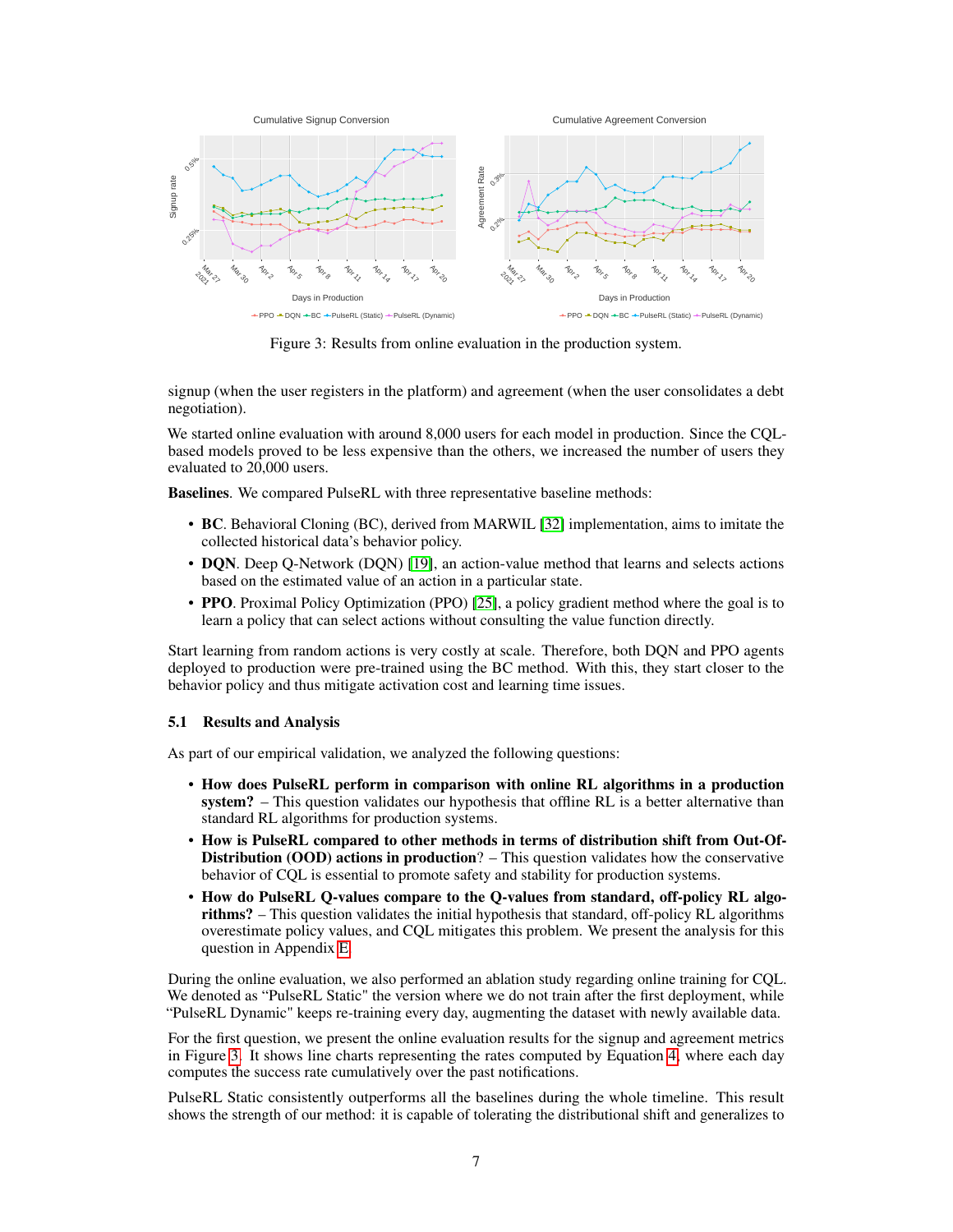#### BC x PulseRL: User Notification Probability Rate

<span id="page-7-0"></span>

Figure 4: Notification Rates from BC and PulseRL (Static) over the production timeline.

the production distribution very well, without any online re-training. We also highlight that PulseRL found a better policy than the induced by the actions in the dataset (represented by the BC method). It suggests that PulseRL sticks together segments of suboptimal trajectories to perform a better trajectory.

PulseRL Dynamic exhibits mixed results. It presents the best final signup rate but performs similarly to baselines in the final agreement rate. We hypothesize that this occurred because the rewards from agreements are much more sparse than those from signups since the latter are much rarer events than the former. Therefore, the online training optimized the agent to improve signup instead of agreement. Indeed, all online methods performed worse for agreement than the static ones, which suggests that we should carefully tune the rewards terms weights for production re-training. Nevertheless, the best result for PulseRL Dynamic in signup rate shows interesting adaptability to maximize production rewards, while PPO and DQN failed to show that.

For the second question, we present Figure [4.](#page-7-0) It shows the daily notification rate for the BC and PulseRL static models in production. The notification rate computes the ratio between the number of notifications sent and the volume of users evaluated by the model. The dashed horizontal lines show the notification rate computed over the validation dataset prior to the deployment.

Since they are static models, the variance of daily rates is intrinsically related to the distributional shift from OOD actions. Both methods presented substantial disparity in notification rates from the validation dataset and in production. This disparity is an effect of the distributional shift. However, PulseRL presented much less variance in the notification rate, suggesting that it is more robust to changes in the data distribution. Furthermore, PulseRL consistently maintains a lower rate than BC due to the conservative behavior from CQL training. This effect is desirable once that more notifications induce more operational costs.

# 6 Conclusions and Future Work

In this work, we presented PulseRL, an RL-based production system to optimize communication channels in Digital Marketing Systems. We enabled Offline Reinforcement Learning by using the CQL pessimistic framework for policy evaluation and training. Furthermore, we designed PulseRL to be scalable for millions of users and to perform intensive data processing tasks, deployment, and inference at this scale.

Our experimental setting further validated the theoretical results from the CQL algorithm in this challenging scenario of a real-world production system, consistently outperforming all baselines. It also showed excellent practical advantages:

• PulseRL learns by maximizing rewards from historical logs, avoiding early deployments that could be potentially dangerous and costly in many business scenarios;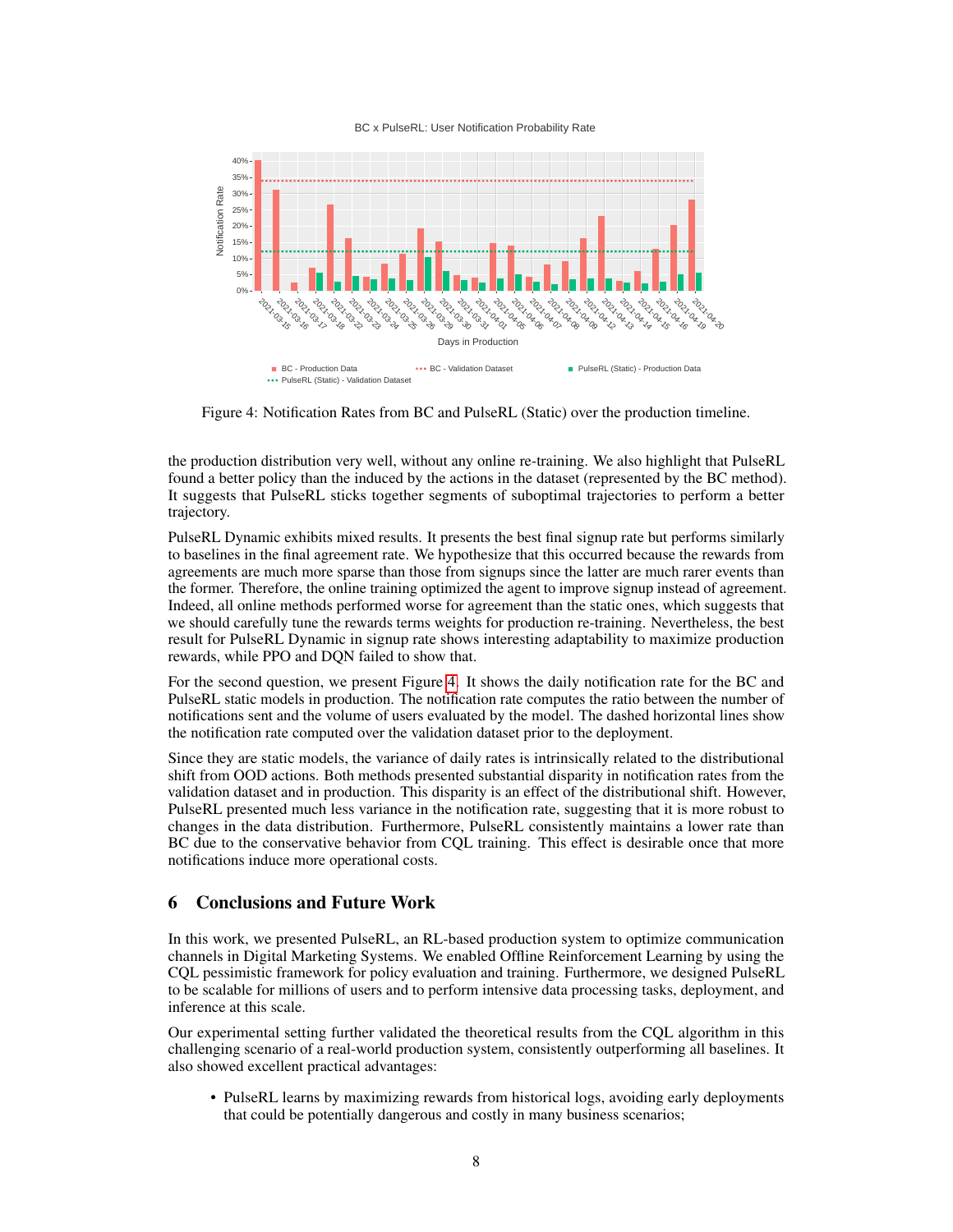- After deployment, PulseRL presents a conservative behavior over OOD actions, which in practice reduced unnecessary notifications and the cost of the system; and
- Assuming a consistent offline metric, PulseRL can easily search and select hyperparameters by training in the historical logs, which is unfeasible for online RL algorithms requiring interactions in production.

As future work, we plan to improve offline evaluation by adopting more robust estimators to draw a better correlation with online metrics. It will enable a consistent iterative process to improve offline hyperparameter selection and experiment with new MDP formulations and data processing techniques.

### References

- <span id="page-8-0"></span>[1] Naoki Abe, Naval Verma, Chid Apte, and Robert Schroko. Cross channel optimized marketing by reinforcement learning. In *Proceedings of the Tenth ACM SIGKDD International Conference on Knowledge Discovery and Data Mining*, KDD '04, page 767–772, New York, NY, USA, 2004. Association for Computing Machinery. ISBN 1581138881. doi: 10.1145/1014052.1016912. URL <https://doi.org/10.1145/1014052.1016912>.
- <span id="page-8-3"></span>[2] Naoki Abe, Prem Melville, Cezar Pendus, Chandan K. Reddy, David L. Jensen, Vince P. Thomas, James J. Bennett, Gary F. Anderson, Brent R. Cooley, Melissa Kowalczyk, Mark Domick, and Timothy Gardinier. Optimizing debt collections using constrained reinforcement learning. In *Proceedings of the 16th ACM SIGKDD International Conference on Knowledge Discovery and Data Mining*, KDD '10, page 75–84, New York, NY, USA, 2010. Association for Computing Machinery. ISBN 9781450300551. doi: 10.1145/1835804.1835817. URL <https://doi.org/10.1145/1835804.1835817>.
- <span id="page-8-8"></span>[3] Erik Bernhardsson and Elias Freider. spotify/luigi, May 2014. URL [https://github.com/](https://github.com/spotify) [spotify](https://github.com/spotify).
- <span id="page-8-1"></span>[4] Jacob Buckman, Carles Gelada, and Marc G. Bellemare. The importance of pessimism in fixed-dataset policy optimization. *CoRR*, abs/2009.06799, 2020. URL [https://arxiv.org/](https://arxiv.org/abs/2009.06799) [abs/2009.06799](https://arxiv.org/abs/2009.06799).
- <span id="page-8-5"></span>[5] Jinglin Chen and Nan Jiang. Information-theoretic considerations in batch reinforcement learning. In Kamalika Chaudhuri and Ruslan Salakhutdinov, editors, *Proceedings of the 36th International Conference on Machine Learning*, volume 97 of *Proceedings of Machine Learning Research*, pages 1042–1051. PMLR, 09–15 Jun 2019. URL [http://proceedings.](http://proceedings.mlr.press/v97/chen19e.html) [mlr.press/v97/chen19e.html](http://proceedings.mlr.press/v97/chen19e.html).
- <span id="page-8-2"></span>[6] Peijin Cong, Junlong Zhou, Mingsong Chen, and Tongquan Wei. Personality-guided cloud pricing via reinforcement learning. *IEEE Transactions on Cloud Computing*, PP:1–1, 05 2020. doi: 10.1109/TCC.2020.2992461.
- <span id="page-8-4"></span>[7] Miroslav Dudík, John Langford, and Lihong Li. Doubly robust policy evaluation and learning. In *Proceedings of the 28th International Conference on International Conference on Machine Learning*, ICML'11, page 1097–1104, Madison, WI, USA, 2011. Omnipress. ISBN 9781450306195.
- <span id="page-8-6"></span>[8] Justin Fu, Aviral Kumar, Matthew Soh, and Sergey Levine. Diagnosing bottlenecks in deep qlearning algorithms. In Kamalika Chaudhuri and Ruslan Salakhutdinov, editors, *Proceedings of the 36th International Conference on Machine Learning*, volume 97 of *Proceedings of Machine Learning Research*, pages 2021–2030. PMLR, 09–15 Jun 2019. URL [http://proceedings.](http://proceedings.mlr.press/v97/fu19a.html) [mlr.press/v97/fu19a.html](http://proceedings.mlr.press/v97/fu19a.html).
- <span id="page-8-7"></span>[9] Scott Fujimoto, David Meger, and Doina Precup. Off-policy deep reinforcement learning without exploration. In Kamalika Chaudhuri and Ruslan Salakhutdinov, editors, *Proceedings of the 36th International Conference on Machine Learning*, volume 97 of *Proceedings of Machine Learning Research*, pages 2052–2062. PMLR, 09–15 Jun 2019. URL [http://proceedings.](http://proceedings.mlr.press/v97/fujimoto19a.html) [mlr.press/v97/fujimoto19a.html](http://proceedings.mlr.press/v97/fujimoto19a.html).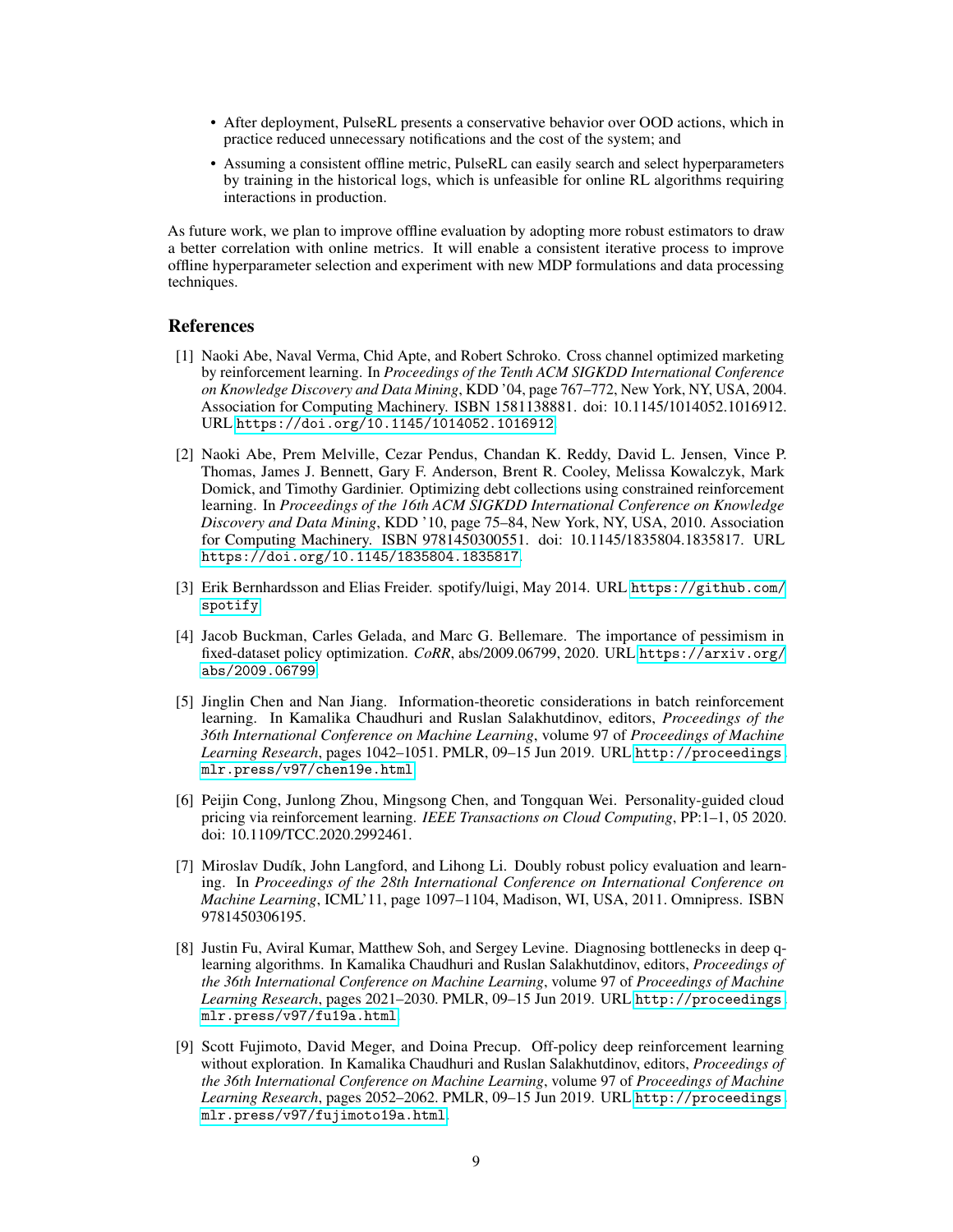- <span id="page-9-10"></span>[10] Ruben Geer, Qingchen Wang, and Sandjai Bhulai. Data-driven consumer debt collection via machine learning and approximate dynamic programming. *SSRN Electronic Journal*, 01 2018. doi: 10.2139/ssrn.3250755.
- <span id="page-9-7"></span>[11] Ondřej Grunt, Jan Plucar, Markéta Štáková, Tomáš Janečko, and Ivan Zelinka. Modeling of marketing processes using markov decision process approach. pages 468–476, 09 2018. ISBN 978-3-319-68320-1. doi: 10.1007/978-3-319-68321-8\_48.
- <span id="page-9-1"></span>[12] Rahul Kidambi, Aravind Rajeswaran, Praneeth Netrapalli, and Thorsten Joachims. Morel : Model-based offline reinforcement learning. *CoRR*, abs/2005.05951, 2020. URL [https:](https://arxiv.org/abs/2005.05951) [//arxiv.org/abs/2005.05951](https://arxiv.org/abs/2005.05951).
- <span id="page-9-11"></span>[13] Rahul Kidambi, Aravind Rajeswaran, Praneeth Netrapalli, and Thorsten Joachims. Morel: Model-based offline reinforcement learning. In H. Larochelle, M. Ranzato, R. Hadsell, M. F. Balcan, and H. Lin, editors, *Advances in Neural Information Processing Systems*, volume 33, pages 21810–21823. Curran Associates, Inc., 2020. URL [https://proceedings.neurips.](https://proceedings.neurips.cc/paper/2020/file/f7efa4f864ae9b88d43527f4b14f750f-Paper.pdf) [cc/paper/2020/file/f7efa4f864ae9b88d43527f4b14f750f-Paper.pdf](https://proceedings.neurips.cc/paper/2020/file/f7efa4f864ae9b88d43527f4b14f750f-Paper.pdf).
- <span id="page-9-4"></span>[14] Xiangyu Kong, Deqian Kong, Jingtao Yao, Linquan Bai, and Jie Xiao. Online pricing of demand response based on long short-term memory and reinforcement learning. *Applied Energy*, 271: 114945, 08 2020. doi: 10.1016/j.apenergy.2020.114945.
- <span id="page-9-3"></span>[15] Aviral Kumar, Aurick Zhou, George Tucker, and Sergey Levine. Conservative q-learning for offline reinforcement learning. In H. Larochelle, M. Ranzato, R. Hadsell, M. F. Balcan, and H. Lin, editors, *Advances in Neural Information Processing Systems*, volume 33, pages 1179– 1191. Curran Associates, Inc., 2020. URL [https://proceedings.neurips.cc/paper/](https://proceedings.neurips.cc/paper/2020/file/0d2b2061826a5df3221116a5085a6052-Paper.pdf) [2020/file/0d2b2061826a5df3221116a5085a6052-Paper.pdf](https://proceedings.neurips.cc/paper/2020/file/0d2b2061826a5df3221116a5085a6052-Paper.pdf).
- <span id="page-9-2"></span>[16] Sergey Levine, Aviral Kumar, George Tucker, and Justin Fu. Offline reinforcement learning: Tutorial, review, and perspectives on open problems. *CoRR*, abs/2005.01643, 2020. URL <https://arxiv.org/abs/2005.01643>.
- <span id="page-9-8"></span>[17] Leon H. Liebman. A markov decision model for selecting optimal credit control policies. *Manage. Sci.*, 18(10):B–519–B–525, June 1972. ISSN 0025-1909. doi: 10.1287/mnsc.18.10. B519. URL <https://doi.org/10.1287/mnsc.18.10.B519>.
- <span id="page-9-9"></span>[18] Gerard Miller, Melissa Weatherwax, Timothy Gardinier, Naoki Abe, Prem Melville, Cezar Pendus, David Jensen, Chandan K. Reddy, Vince Thomas, James Bennett, Gary Anderson, and Brent Cooley. Tax collections optimization for new york state. *Interfaces*, 42(1):74–84, 2012. ISSN 00922102, 1526551X. URL <http://www.jstor.org/stable/41472730>.
- <span id="page-9-13"></span>[19] Volodymyr Mnih, Koray Kavukcuoglu, David Silver, Alex Graves, Ioannis Antonoglou, Daan Wierstra, and Martin Riedmiller. Playing atari with deep reinforcement learning, 2013.
- <span id="page-9-12"></span>[20] Philipp Moritz, Robert Nishihara, Stephanie Wang, Alexey Tumanov, Richard Liaw, Eric Liang, Melih Elibol, Zongheng Yang, William Paul, Michael I. Jordan, and Ion Stoica. Ray: A distributed framework for emerging ai applications. In *Proceedings of the 13th USENIX Conference on Operating Systems Design and Implementation*, OSDI'18, page 561–577, USA, 2018. USENIX Association. ISBN 9781931971478.
- <span id="page-9-6"></span>[21] Oded Netzer and James Lattin. A hidden markov model of customer relationship dynamics. *Marketing Science*, 27, 03 2008. doi: 10.1287/mksc.1070.0294.
- <span id="page-9-0"></span>[22] Ajay Sampat. Building lyft's marketing automation platform, Jun 2019. URL [https://eng.](https://eng.lyft.com/lyft-marketing-automation-b43b7b7537cc) [lyft.com/lyft-marketing-automation-b43b7b7537cc](https://eng.lyft.com/lyft-marketing-automation-b43b7b7537cc).
- <span id="page-9-5"></span>[23] Marlesson R. O. Santana, Luckeciano C. Melo, Fernando H. F. Camargo, Bruno Brandão, Anderson Soares, Renan M. Oliveira, and Sandor Caetano. Mars-gym: A gym framework to model, train, and evaluate recommender systems for marketplaces. In Giuseppe Di Fatta, Victor S. Sheng, Alfredo Cuzzocrea, Carlo Zaniolo, and Xindong Wu, editors, *20th International Conference on Data Mining Workshops, ICDM Workshops 2020, Sorrento, Italy, November 17-20, 2020*, pages 189–197. IEEE, 2020. doi: 10.1109/ICDMW51313.2020.00035. URL <https://doi.org/10.1109/ICDMW51313.2020.00035>.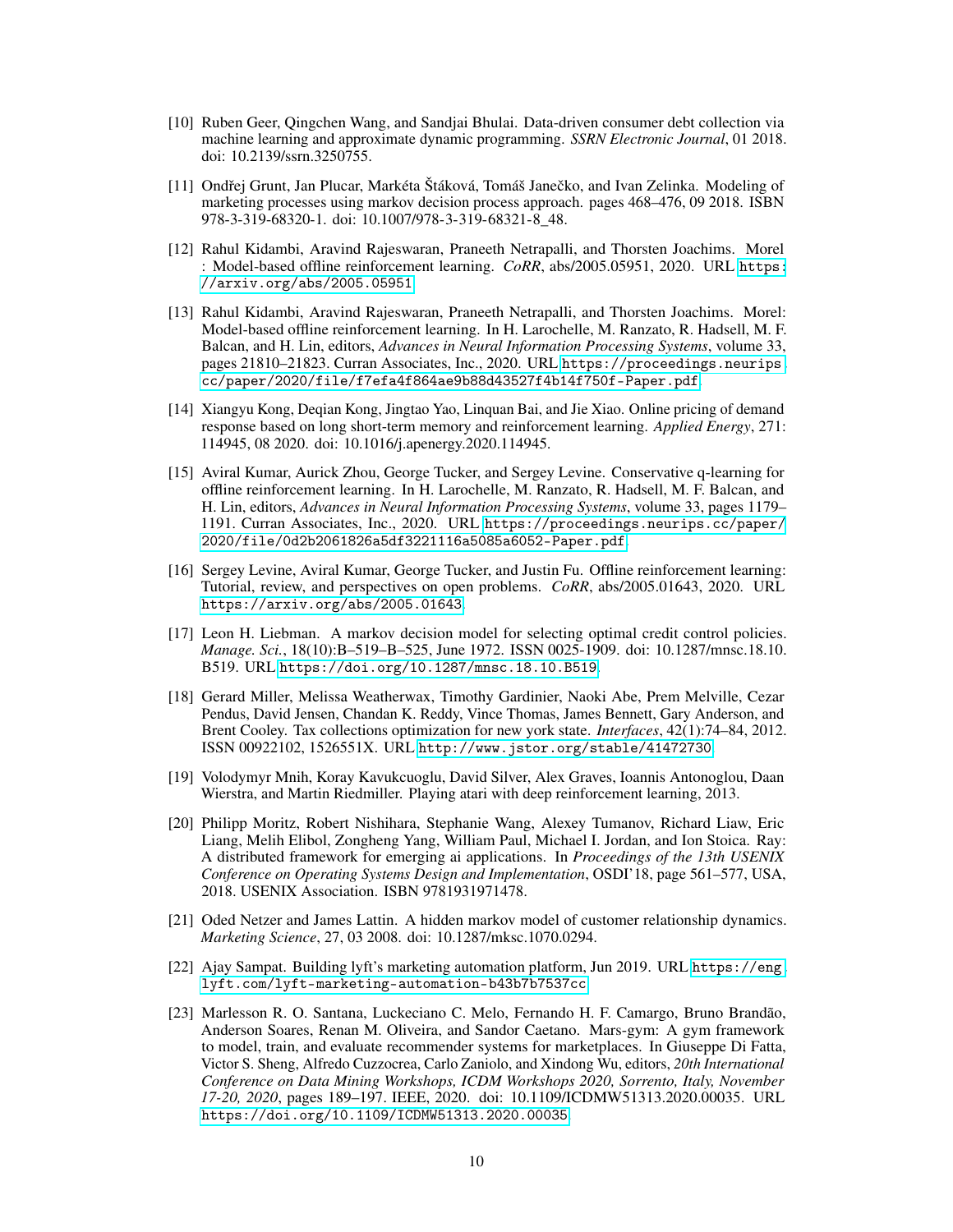- <span id="page-10-4"></span>[24] Marlesson R. O. Santana, Luckeciano C. Melo, Fernando H. F. Camargo, Bruno Brandão, Anderson Soares, Renan M. Oliveira, and Sandor Caetano. Contextual meta-bandit for recommender systems selection. In Rodrygo L. T. Santos, Leandro Balby Marinho, Elizabeth M. Daly, Li Chen, Kim Falk, Noam Koenigstein, and Edleno Silva de Moura, editors, *RecSys 2020: Fourteenth ACM Conference on Recommender Systems, Virtual Event, Brazil, September 22-26, 2020*, pages 444–449. ACM, 2020. doi: 10.1145/3383313.3412209. URL <https://doi.org/10.1145/3383313.3412209>.
- <span id="page-10-10"></span>[25] John Schulman, Filip Wolski, Prafulla Dhariwal, Alec Radford, and Oleg Klimov. Proximal policy optimization algorithms, 2017.
- <span id="page-10-8"></span>[26] R.S. Sutton and A.G. Barto. *Reinforcement Learning: An Introduction*. Adaptive Computation and Machine Learning series. MIT Press, 2nd edition, 2018. ISBN 9780262039246. URL <https://books.google.com.br/books?id=sWV0DwAAQBAJ>.
- <span id="page-10-5"></span>[27] Adith Swaminathan, Akshay Krishnamurthy, Alekh Agarwal, Miro Dudik, John Langford, Damien Jose, and Imed Zitouni. Off-policy evaluation for slate recommendation. In I. Guyon, U. V. Luxburg, S. Bengio, H. Wallach, R. Fergus, S. Vishwanathan, and R. Garnett, editors, *Advances in Neural Information Processing Systems 30*, pages 3632–3642. Curran Associates, Inc., 2017. URL [http://papers.nips.cc/paper/](http://papers.nips.cc/paper/6954-off-policy-evaluation-for-slate-recommendation.pdf) [6954-off-policy-evaluation-for-slate-recommendation.pdf](http://papers.nips.cc/paper/6954-off-policy-evaluation-for-slate-recommendation.pdf).
- <span id="page-10-7"></span>[28] Georgios Theocharous, Philip S. Thomas, and Mohammad Ghavamzadeh. Personalized ad recommendation systems for life-time value optimization with guarantees. In *Proceedings of the 24th International Conference on Artificial Intelligence*, IJCAI'15, page 1806–1812. AAAI Press, 2015. ISBN 9781577357384.
- <span id="page-10-3"></span>[29] Georgios Theocharous, Yash Chandak, Philip S. Thomas, and Frits de Nijs. Reinforcement learning for strategic recommendations. *CoRR*, abs/2009.07346, 2020. URL [https://arxiv.](https://arxiv.org/abs/2009.07346) [org/abs/2009.07346](https://arxiv.org/abs/2009.07346).
- <span id="page-10-6"></span>[30] Philip S. Thomas, Georgios Theocharous, Mohammad Ghavamzadeh, Ishan Durugkar, and Emma Brunskill. Predictive off-policy policy evaluation for nonstationary decision problems, with applications to digital marketing. In *Proceedings of the Thirty-First AAAI Conference on Artificial Intelligence*, AAAI'17, page 4740–4745. AAAI Press, 2017.
- <span id="page-10-2"></span>[31] Philip S. Thomas, Georgios Theocharous, Mohammad Ghavamzadeh, Ishan Durugkar, and Emma Brunskill. Predictive off-policy policy evaluation for nonstationary decision problems, with applications to digital marketing. In Satinder P. Singh and Shaul Markovitch, editors, *Proceedings of the Thirty-First AAAI Conference on Artificial Intelligence, February 4-9, 2017, San Francisco, California, USA*, pages 4740–4745. AAAI Press, 2017. URL [http:](http://aaai.org/ocs/index.php/IAAI/IAAI17/paper/view/14550) [//aaai.org/ocs/index.php/IAAI/IAAI17/paper/view/14550](http://aaai.org/ocs/index.php/IAAI/IAAI17/paper/view/14550).
- <span id="page-10-9"></span>[32] Qing Wang, Jiechao Xiong, Lei Han, peng sun, Han Liu, and Tong Zhang. Exponentially weighted imitation learning for batched historical data. In S. Bengio, H. Wallach, H. Larochelle, K. Grauman, N. Cesa-Bianchi, and R. Garnett, editors, *Advances in Neural Information Processing Systems*, volume 31. Curran Associates, Inc., 2018. URL [https://proceedings.](https://proceedings.neurips.cc/paper/2018/file/4aec1b3435c52abbdf8334ea0e7141e0-Paper.pdf) [neurips.cc/paper/2018/file/4aec1b3435c52abbdf8334ea0e7141e0-Paper.pdf](https://proceedings.neurips.cc/paper/2018/file/4aec1b3435c52abbdf8334ea0e7141e0-Paper.pdf).
- <span id="page-10-1"></span>[33] Tianhe Yu, Garrett Thomas, Lantao Yu, Stefano Ermon, James Zou, Sergey Levine, Chelsea Finn, and Tengyu Ma. MOPO: model-based offline policy optimization. *CoRR*, abs/2005.13239, 2020. URL <https://arxiv.org/abs/2005.13239>.
- <span id="page-10-0"></span>[34] Tianhe Yu, Aviral Kumar, Rafael Rafailov, Aravind Rajeswaran, Sergey Levine, and Chelsea Finn. COMBO: conservative offline model-based policy optimization. *CoRR*, abs/2102.08363, 2021. URL <https://arxiv.org/abs/2102.08363>.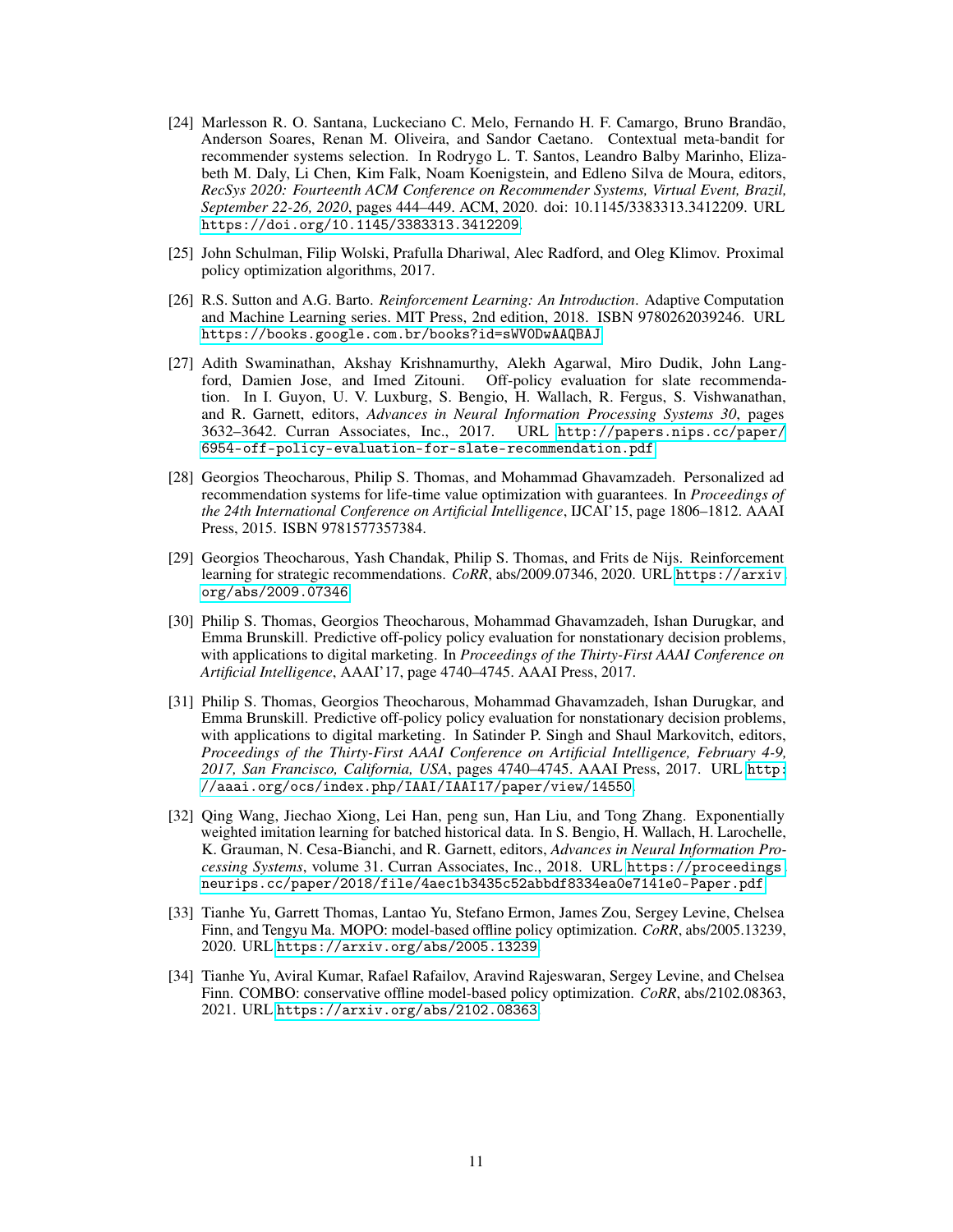# <span id="page-11-0"></span>A AC Environment

AC is an online debt negotiation platform aiming to help 63 million debtors (68% of the families in Brazil) to pay off their debts and reach their financial well-being. The platform accommodates debt contracts from around 30 partners from different segments such as banks, retail stores, telecommunication services, education institutions, credit card issuers, and essential public services. AC resembles a marketplace where users can check debt contracts in real-time from available partners. Furthermore, the platform also contact users via SMS and email, notifying them about their debts. It needs to select consumers and their contact information that are highly likely to sign up and close an agreement to pay their debts. Since there are costs related to each message or email linked to the notification, there is an interest at AC to define the best strategies to select those to be notified, achieving overall profit, improving customer satisfaction, and preventing the partner's and AC's image to be damaged to the public.

# B MDP Description

In this section, we describe the state space and reward functions modeled for the debt notification problem.

### B.1 State Space

We compose the state space with three main sources:

<span id="page-11-1"></span>• User Profile Data: Comprises debtor available data that changes little over time. Table [1](#page-11-1) describes user profile features.

| <b>Feature</b>               | <b>Description</b>                    |
|------------------------------|---------------------------------------|
| Age                          | Integer representing the user age.    |
| Gender                       | Categorical variable for gender in-   |
|                              | formation                             |
| Profession                   | Categorical variable for user profes- |
|                              | sion                                  |
| Education                    | Categorical variable for user educa-  |
|                              | tion level                            |
| Presumed Income              | Integer representing the user pre-    |
|                              | sumed income                          |
| <b>IRS</b> Status            | Binary variable that describes        |
|                              | whether user's IRS status is regular  |
|                              | or not                                |
| <b>Social Welfare Status</b> | Binary variable that describes        |
|                              | whether the user is part of a Social  |
|                              | Welfare program or not                |
| <b>Living State</b>          | Categorical variable containing the   |
|                              | State where the user lives.           |
| User Signup                  | Binary variable that describes        |
|                              | whether user is already registered in |
|                              | the debtor platform or not            |

Table 1: State Space – User Profile

• Historical Data: Information about the contract's situation. We call it historical because it involves tracking past events such as payments and agreements. We compose the debt information with data regarding the total amount of debt, to whom, and how old it is. Since we cannot process an infinite amount of different debts, we will have two main subdivisions of this data. The first will regard the total amount of debt (Total Debt Data) as a whole with all different debts put together. The second will regard the N largest debts with more specific information (Specific Contract Data). Table [2](#page-12-0) presents the features of historical data.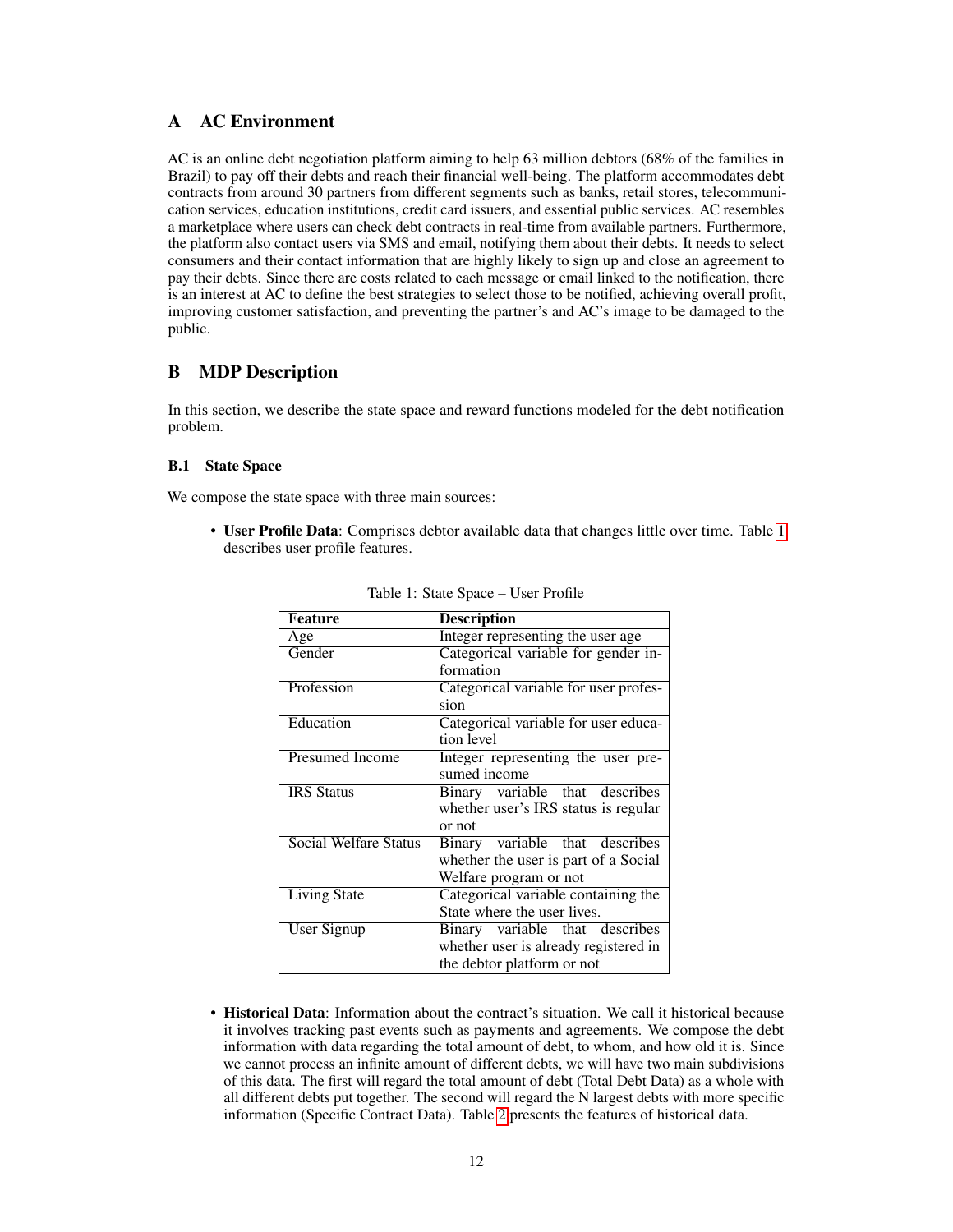<span id="page-12-0"></span>

| Group                  | <b>Feature</b>                                                |
|------------------------|---------------------------------------------------------------|
| Total Debt Data        | Total amount of original debt                                 |
|                        | Total amount of current debt                                  |
|                        | Approximate days since last pay-                              |
|                        | ment                                                          |
|                        | Last payment day specs (day,                                  |
|                        | month, week)                                                  |
|                        | Discounted sum of all payments                                |
|                        | Total paid debt                                               |
|                        | Days since last notification                                  |
|                        | Last day activate specs (day,                                 |
|                        | month, week)                                                  |
| Specific Contract Data | Days since contract started                                   |
|                        | Product Type                                                  |
|                        | Original amount of contract                                   |
|                        | Current amount of contract                                    |
|                        | Amount of last payment                                        |
|                        | Discounted sum of payments                                    |
|                        | Amount already paid                                           |
|                        | Approximate days since last pay-                              |
|                        | ment                                                          |
|                        | Last payment day specs (day,                                  |
|                        | week, month)                                                  |
|                        | Days since last located                                       |
|                        | Last located day specs (day,                                  |
|                        | week, month)                                                  |
|                        | Days since last visualized<br>Last visualized day specs (day, |
|                        | week, month)                                                  |
|                        | Days since last agreement                                     |
|                        | Last agreement day specs (day,                                |
|                        | week, month)                                                  |
|                        |                                                               |

Table 2: State Space – Historical Data

• Situational Data: Information regarding the current moment/day. We compose this contextual data with categorical variables representing the Weekday, Month day, and Week of the Month.

### B.2 Reward Function

<span id="page-12-1"></span>We consider the reward function in Equation [5](#page-12-1) for our MDP formulation:

$$
R_t(a) = \varphi_r \cdot \mathbb{1}_r + \varphi_d \cdot \mathbb{1}_d - \epsilon - \gamma \cdot \mathbb{1}_a,\tag{5}
$$

where:

- $\varphi_r$  is the expected lifetime value associated to that customer when he registers in the debtor platform;
- $\mathbb{1}_r$  is a binary function which returns 1.0 if the customer performs a registration in the debtor platform and 0.0 otherwise;
- $\varphi_d$  is the expected lifetime value associated to the customer when he make an agreement to pay the debit in the debtor platform;
- $\mathbb{1}_d$  is a binary function which returns 1.0 if the customer performs an agreement to pay a debit in the debtor platform and 0.0 otherwise;
- $\bullet$   $\epsilon$  is the "survival" penalization. This is a negative reward given at each state to ensure that the agent should find solutions with short trajectories;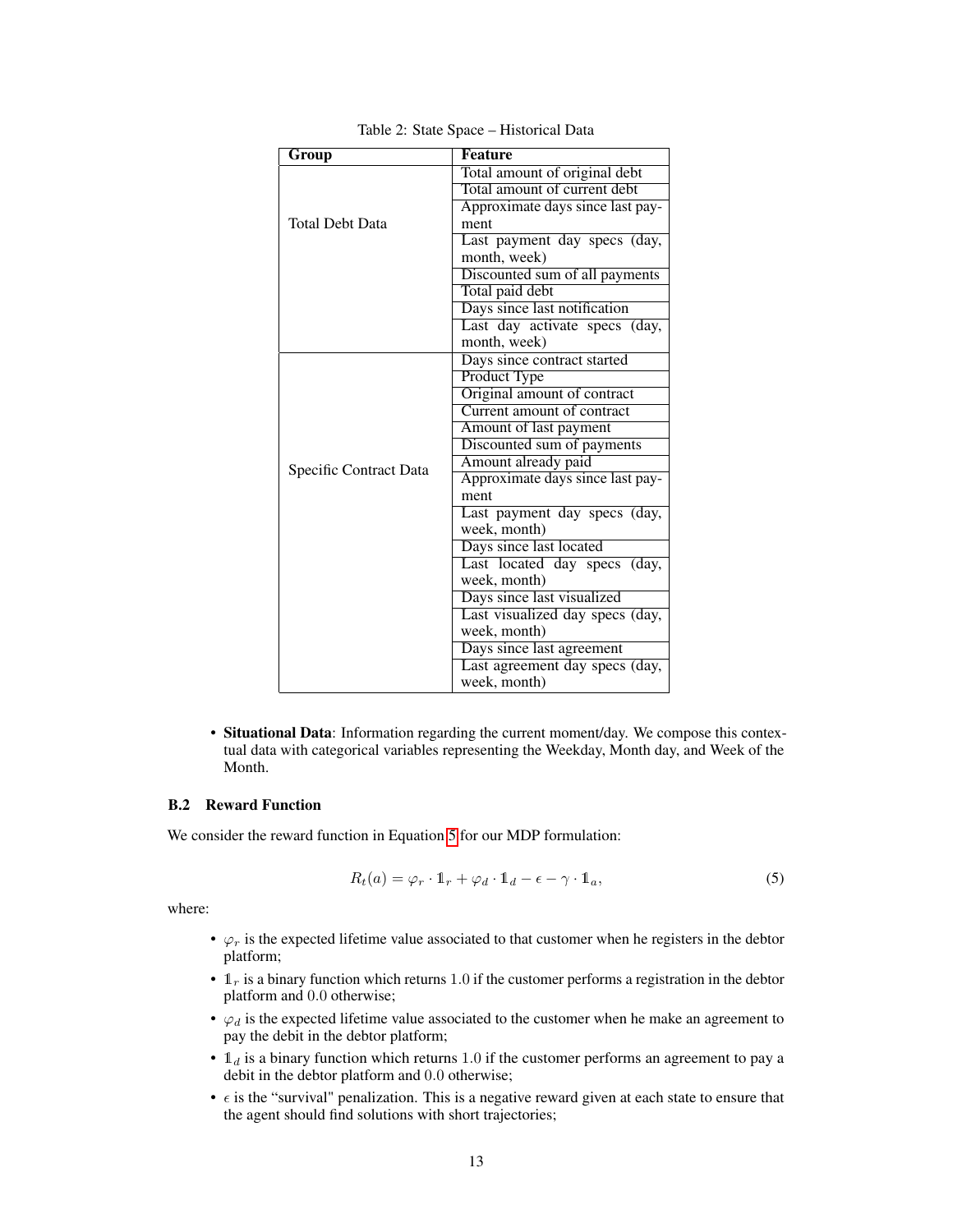- $\gamma$  is the cost associated to send a notification; and
- $\mathbb{1}_a$  is a binary function which returns 1.0 if the agent sends a notification and 0.0 otherwise.

We compute the expected lifetime values  $\varphi_r$  and  $\varphi_d$  by using a prediction model. We trained it using a different dataset of previous customers who performed registrations and agreements in the debt platform. We also set  $\epsilon = 0.001$  and  $\gamma = 0.033$ .

# C Dataset Description

The dataset portrays the interactions between contracts, users, and the platform. There are three primary sources of data:

- The contracts received from the partners containing the debt value and debt delay;
- The website events logged from user interactions; and
- The restricted users' demographic information.

In addition, we added the users' expected lifetime values and their signup/agreement scores as meaningful features.

# D Hyperparameters

The list of all hyperparameters used in this work can be found in this link: [https://figshare.](https://figshare.com/s/9543ca7f00fa7d0914dd) [com/s/9543ca7f00fa7d0914dd](https://figshare.com/s/9543ca7f00fa7d0914dd).

# <span id="page-13-0"></span>E How do PulseRL Q-values compare to the Q-values from standard, off-policy RL algorithms?

To analyze this question, we trained a DQN agent using the historical logs to build up the experience replay buffer. We chose DQN because it is the off-policy RL baseline in our experimental setting. Since this question compares offline training from standard off-policy algorithms and PulseRL, we do not pre-train it with BC. Figure [5](#page-13-1) presents the distribution of max Q-values over the training steps.

<span id="page-13-1"></span>



DQN training overestimates Q-values over 1000x more than PulseRL at the end. On the other side, PulseRL maintains the max Q-value approximately constant throughout the whole training. These